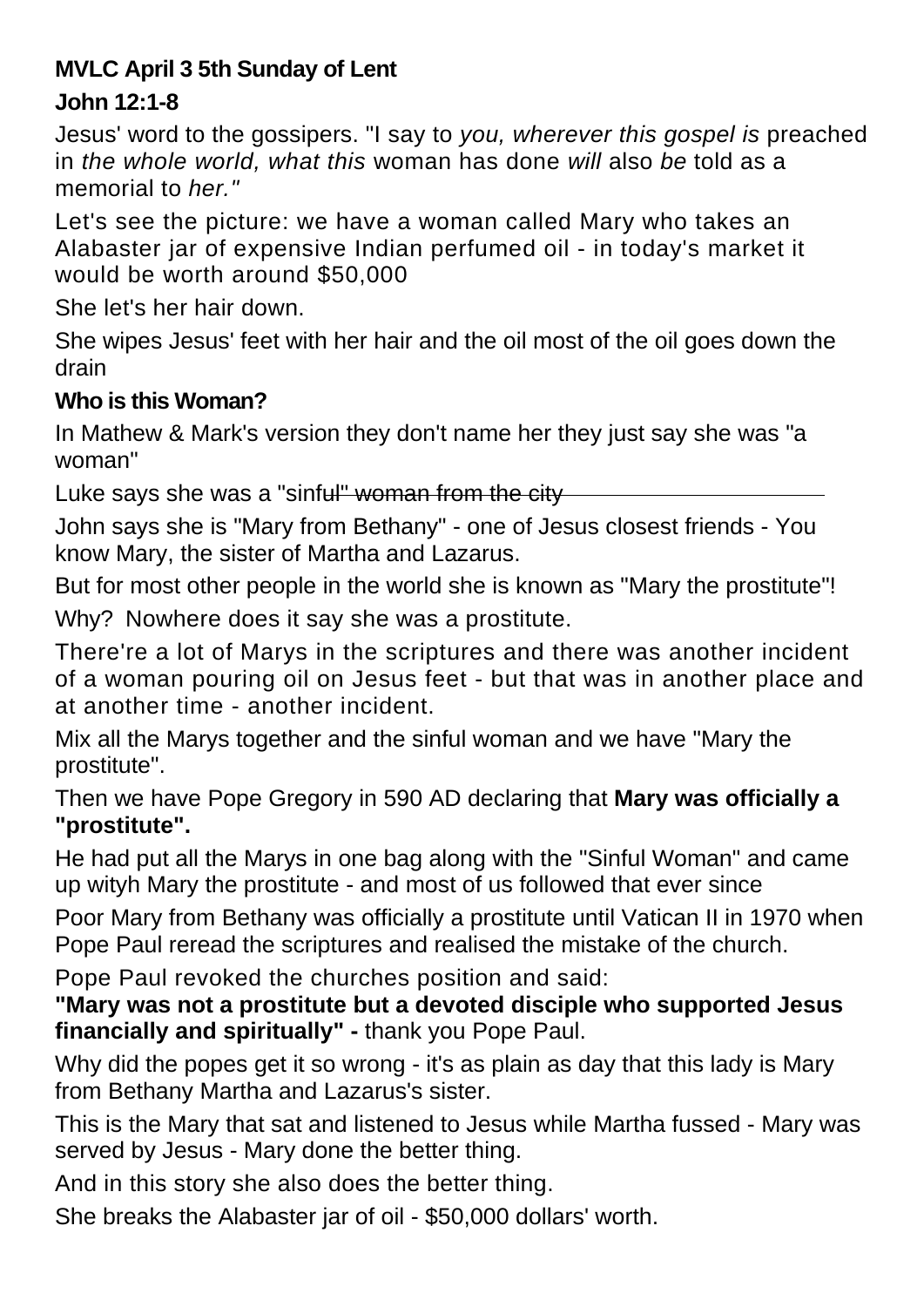Maybe this oil was meant for Lazarus - but he rose from death, didn't he? She only used a fraction of the oil - the rest was wasted - spilled - down the drain.

A drop would be enough.

She lets her hair down - this is intimate stuff this is husband and wife stuff.

This is a culture where women held their beauty behind veils.

They only unveiled themselves for their husbands.

They only let their hair down for their husbands. These are not man's rules they're God's rules.

Imagine today if wives kept their beauty for their husbands only??

Just walk down the street, or the river, or the beach on a hot day - and you will see **that the beauty of every wife is unveiled for every husband.**

Of course, in some cultures the male is the object of beauty - but not in God's eye - the woman is always the object of beauty - he made her that way.

Keep your beauty for your husband - God's way.

(Don't we smash the Muslims for doing just this)

Mary is not shy about her hair.

I know a woman who saw her *first grey hair -*

*she* thought she might dye.

This Mary of Bethany who lets her hair down; she opens her beauty, for who? For JESUS

Jesus is not her husband  $\frac{1}{2}$  is he?

She breaks the \$50, 000 jar of perfume for who?

JESUS

Jesus is not her husband - is he?

Can you hear the gossipers - "she's acting like a prostitute - she is a prostitute"!!

But she wasn't a prostitute - even pope Paul after 570 years declared she wasn't a prostitute.

This Mary from Bethany is one of Jesus closest friends who knows exactly what Jesus is going to go through in the next few weeks.

Funny, lot's of people say she acted like a prostitute - no-one says she acted like a wife to Jesus?

We know she was very intimate - we know she wasn't a prostitute

What's the message?

**Jesus is my husband - my spiritual husband - I am his spiritual wife.**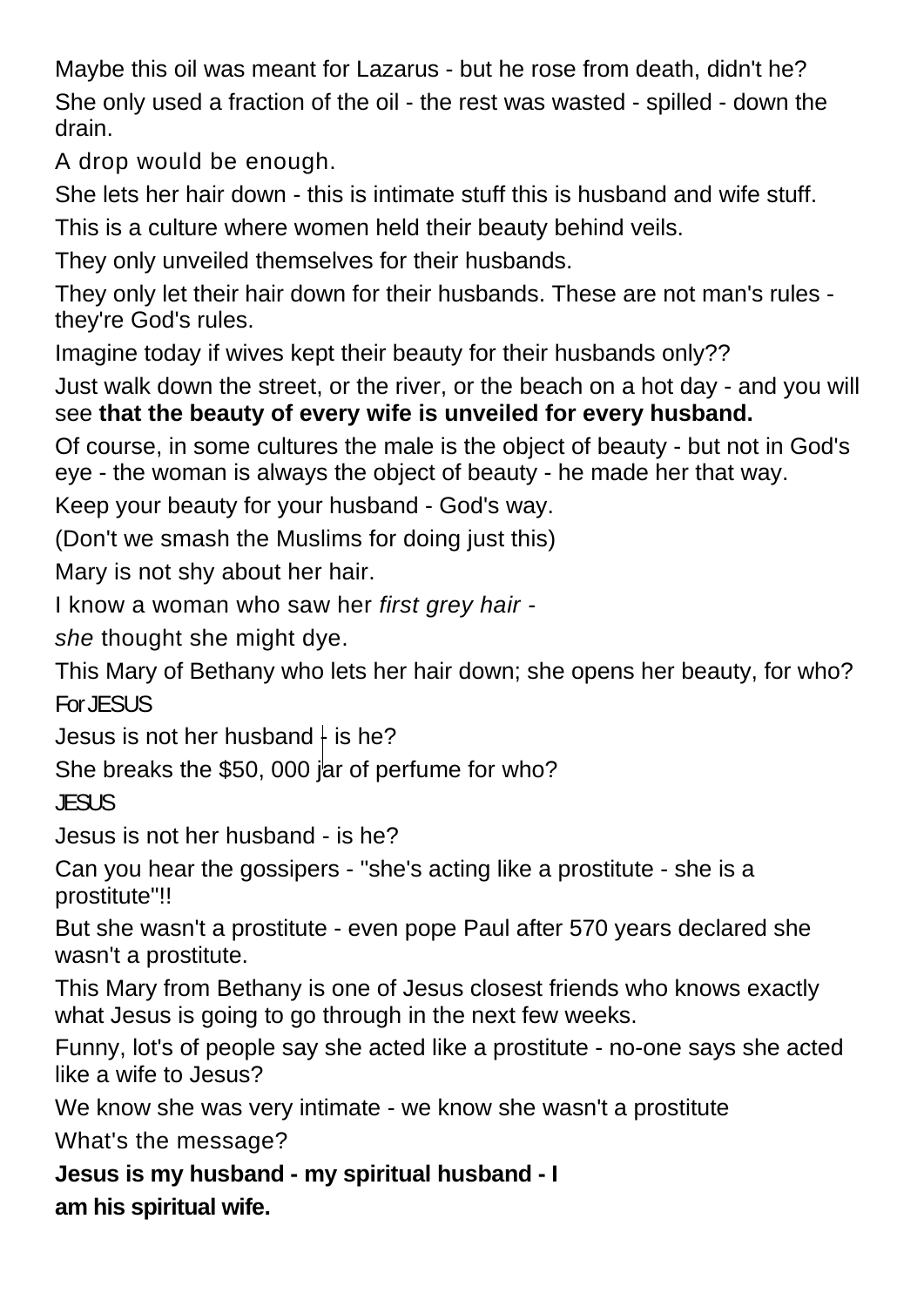Is that a bit farfetched?

What does God say right through Scripture? The LORD declares, "for I am your husband. I *will* love you and *bring* you to me" (Jeremiah 3:14)

I am your husband -- *the LORD* Almighty *is* my name—I am *the Holy* One of Israel - *I* am your Redeemer (Isaiah 54)

Husbands, love your wives just as *Christ* loved *the church* and gave *his life* for *it.* (Ephesians 5)

And Revelation

And I saw *the Holy City, the new Jerusalem,* coming down out of heaven from God, prepared and ready, like a *bride* dressed to meet *her husband.*

And John standing right next to Jesus says: *'The* groom is the person to whom the bride *belongs.* I am *just the best man, who stands and listens*  to *him,* and *is* overjoyed *when the* groom speaks. This is *the* joy that 1 feel. (John 3:29)

From day one God portrays his relationship with his people as tender and intimate - like a husband and wife - the church the bride and Jesus the groom.

But PROSTITUTE????

**She acts like a wife just before Jesus prepares to lay down his life for his wife - the church you and me.** 

What a message - She pours the oil down the

drain - her brother has been raise to life -

she's promised to be raised to life -

we're promised to be raised to life -

Jesus is about to be raised to life.

Who needs a daggy old Jar of perfume - used disguise the smell of death when there is no death.

What a message.

Is she a prostitute or messenger??

What a message - perfume fit for a king just days before Jesus is crowned and triumphs over death.

This woman is Mary from Bethany with an

object lesson for us all.

One of Jesus closest friends

You know that time Jesus wept?

He wept when he saw Mary crying over her

brother Lazarus.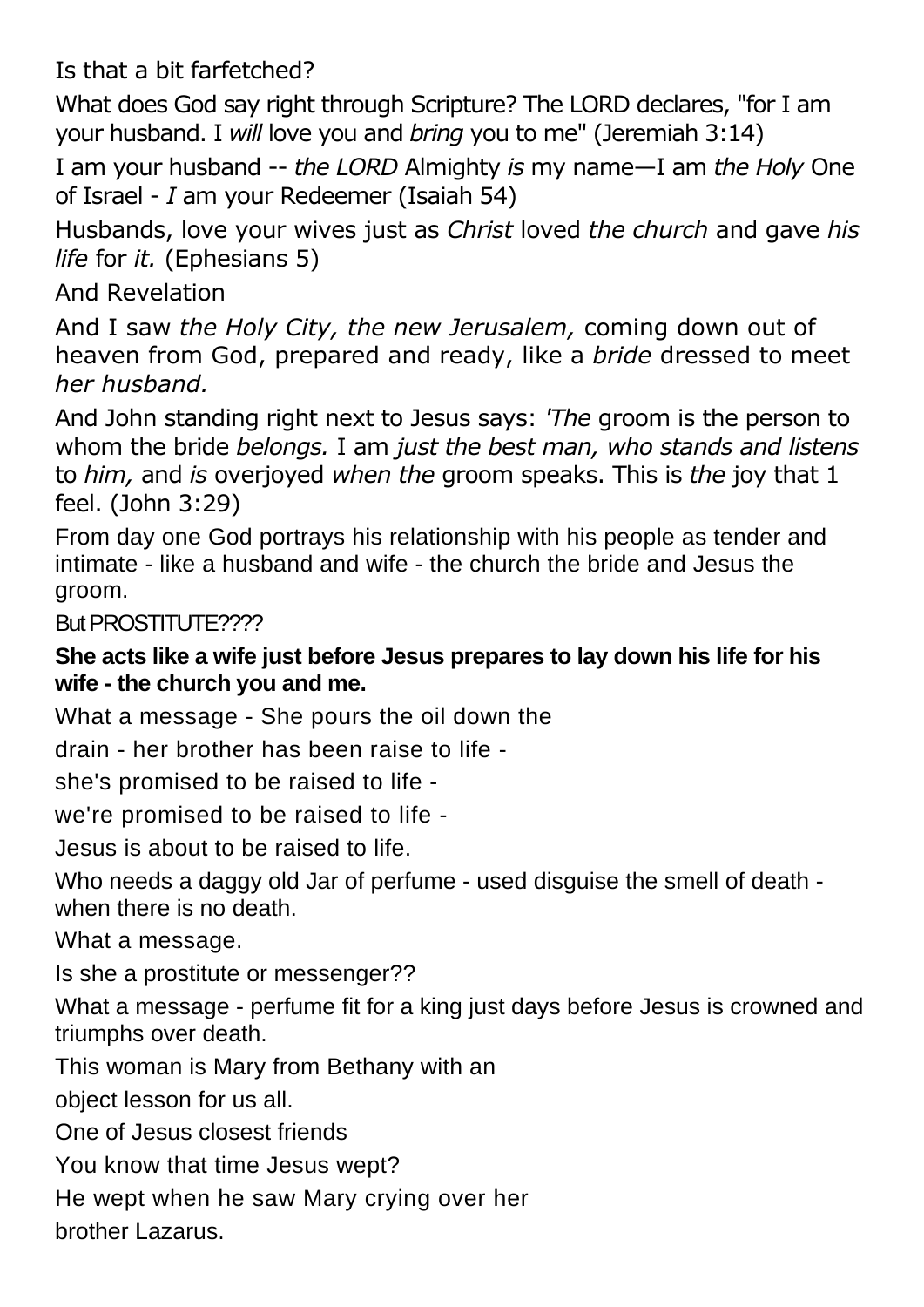Jesus held it together until he saw Mary cry.

When Jesus came to her house Mary listened to Jesus - Martha fussed.

Jesus said - Mary has chosen to listen to me do not take that from her.

In the last part of this account that same protective side of Jesus comes out again: (Matt 26)

"Why *are troubling Mary? She has let* her hair down - she *has* poured out *this*  oil for me. *She has done it to prepare me for burial.*

Truly, I say to you, wherever this gospel, *[this* account of Mary] is proclaimed *in*  the whole world, what she has done *will* also be told in memory of her."

Jesus affirms her - history condemns her.

Mary form Bethany is the messenger, the prophet in love with her husband who is going to lay down his life for his bride - the church.

No expense, no amount of gossip was going to deter Mary from telling the good news in her own way - to the world.

You know, they say women could not speak or preach in the church.

Mary from Bethany preached the perfect sermon - with no words - just a few loving actions.

Are you prepared to face gossip and condemnation because what you do for Jesus is not in line with the world?

Are you prepared to face gossip and condemnation as you enact your faith?

**Are you able to preach the gospel with actions** - this is the best form of communication for the Aussies we come across.

There's strength in numbers - we as a church are the bride - and he is the husband.

He promises to protect us - through war after war, or flood, or COVID or whatever - he promises the church will remain.

Do we trust him to protect us - to lay down his life for us?

The prophecies say he did - history says he did

The church has a husband who will lay down his life for us - this is Mary's message.

I know this imagery works better for women than men - but the fact remain we have a protector a provider.

And when the church goes wrong and has eyes for other gods - He simply divorces her? Right?

Not true - He washes her with words of forgiveness and the waters of baptism. Then He presents her to himself as a glorious, radiant, bride - without stain or blemish.

This is for Lainie especially today; One day she'll be a dodgy bride of Christ, she'll but Jesus on the back burner - he wont divorce her .